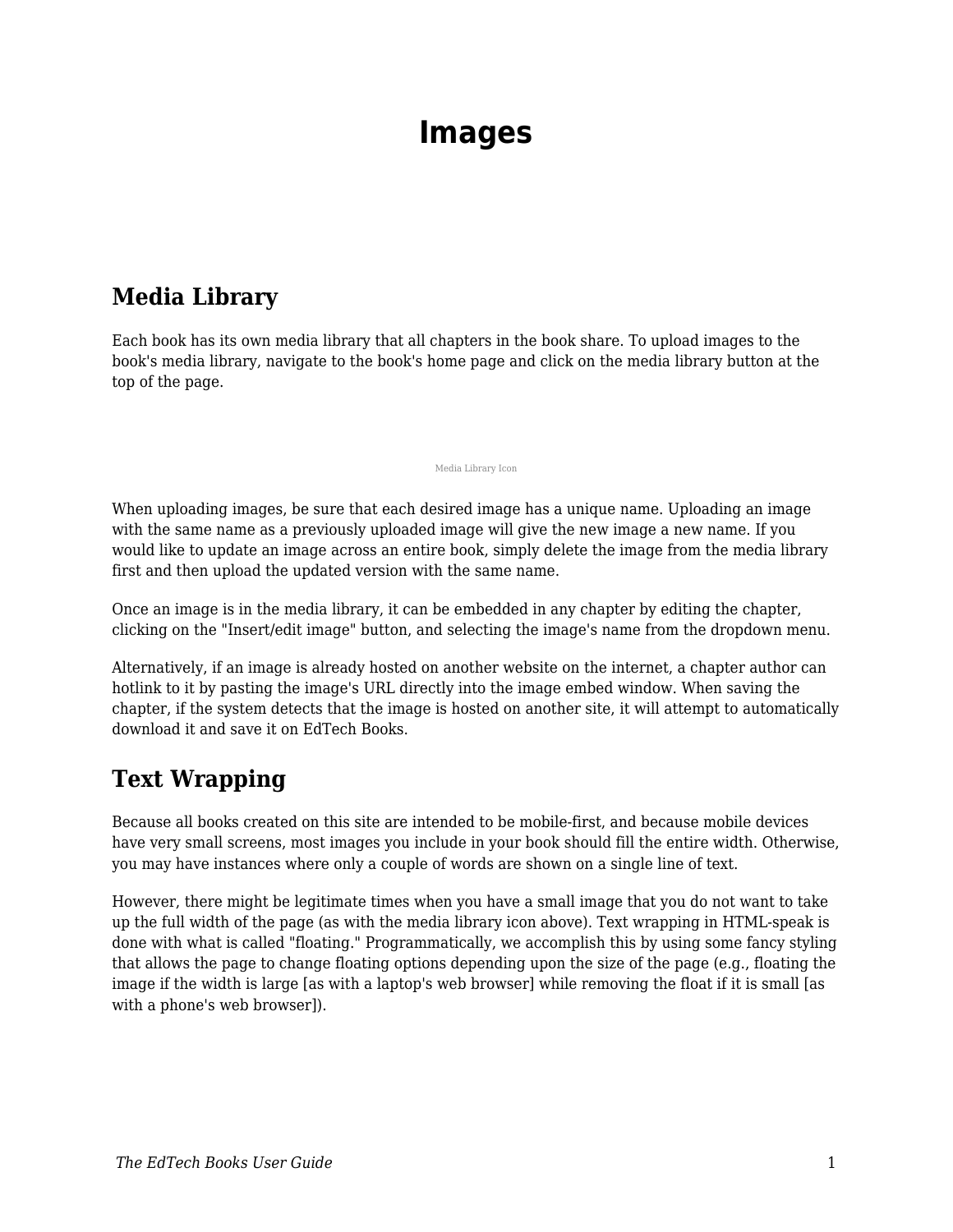| Class               |  |
|---------------------|--|
| <b>Banner</b>       |  |
| Banner              |  |
| Centered            |  |
| <b>Float Left</b>   |  |
| Float Left - Small  |  |
| <b>Float Right</b>  |  |
| Float Right - Small |  |
| None                |  |

The image float drop-down menu

To do this in the editor, simply right-click on the image, choose "Image...," and select one of the custom classes from the provided drop-down menu. If you want your image to be on the left of the page and for the text to wrap around it on the right, then choose one of the "Float Left" options. If you want your image to be on the right, then choose one of the "Float Right" options.

Note that the preview in the editor of the text wrapping may not be accurate, so you will want to save the chapter to see how it actually looks.

### **Text Wrapping with Captions**

If your image has a caption, then floating becomes even more complicated, because the float must not just apply to the image itself but also to the caption and to their parent element (in HTML-speak, their "figure" element).



If the image has a caption, apply the float setting to the figure, not the image

This means that if you follow the process above with your image, which applies a float just to the image, then the caption may be on its own—centered on the page or disjointed from the image it's supposed to describe.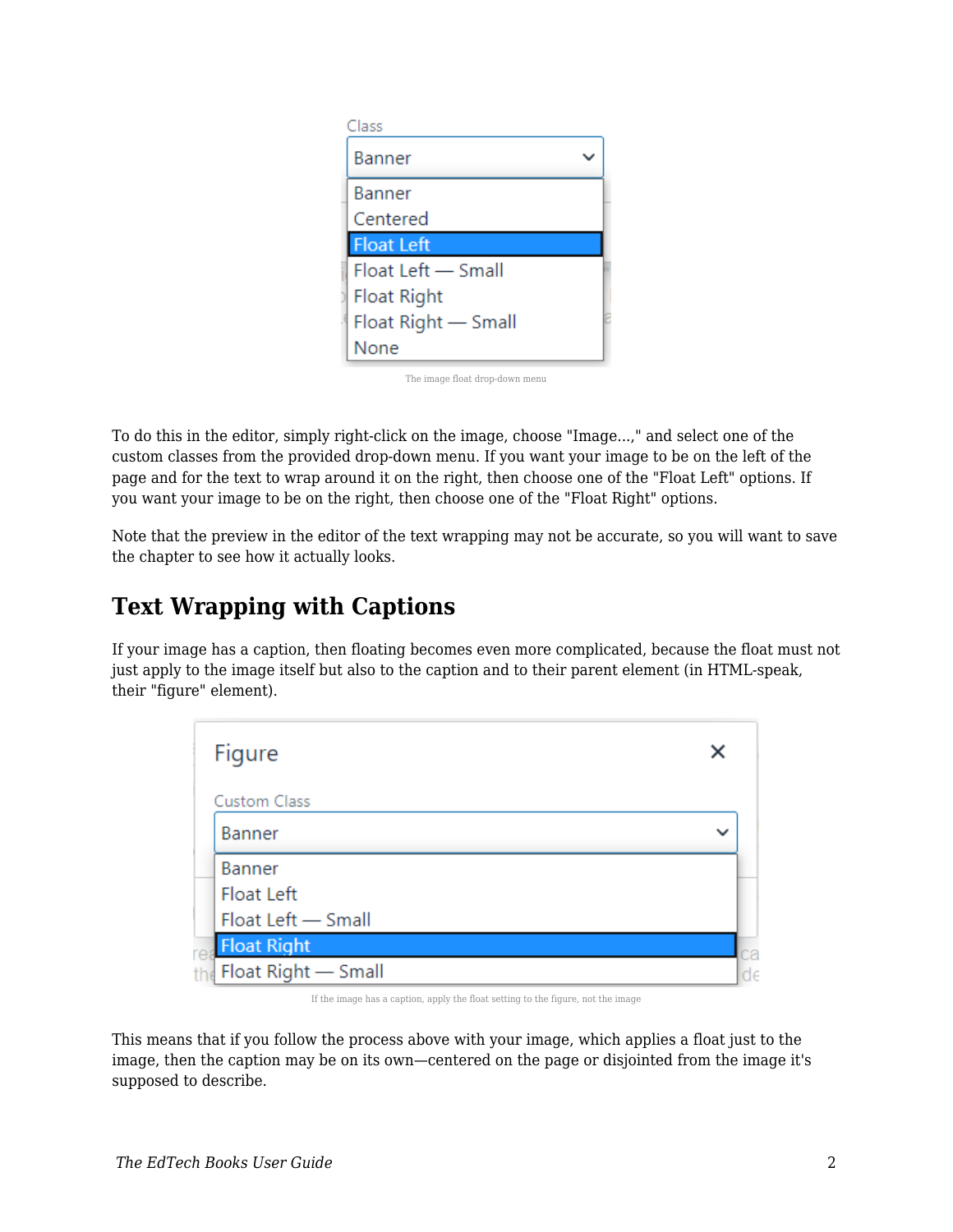To correct this, simply right-click on any image with a caption and choose "Figure...". Then, choose the desired float option from this drop-down menu instead. Doing so will apply the float to the entire figure (which contains both the image and the caption), as in the example in this section.

You should not apply a float to both an image and its figure at the same time. When you apply a float to the figure (as described here), then it overrides the original float setting on the image, and viceversa. So, if your image has a caption, simply set the float in the "Figure..." dialog and not the "Image..." dialog.

## **Two Floated Images Side-by-Side**

You can place two floated images side-by-side by using the process above, applying a "Float Left" to the first and a "Float Right" to the second. This will show the two images side-by-side on larger screens but will reorganize them to a stacked view on smaller screens. To make this easier, you can also insert two placeholder images by clicking "Tools > HTML Snippets > Side-by-side Images" and then right-clicking each, choosing "Image...," and replacing it with the desired image.



The first of the side-by-side images.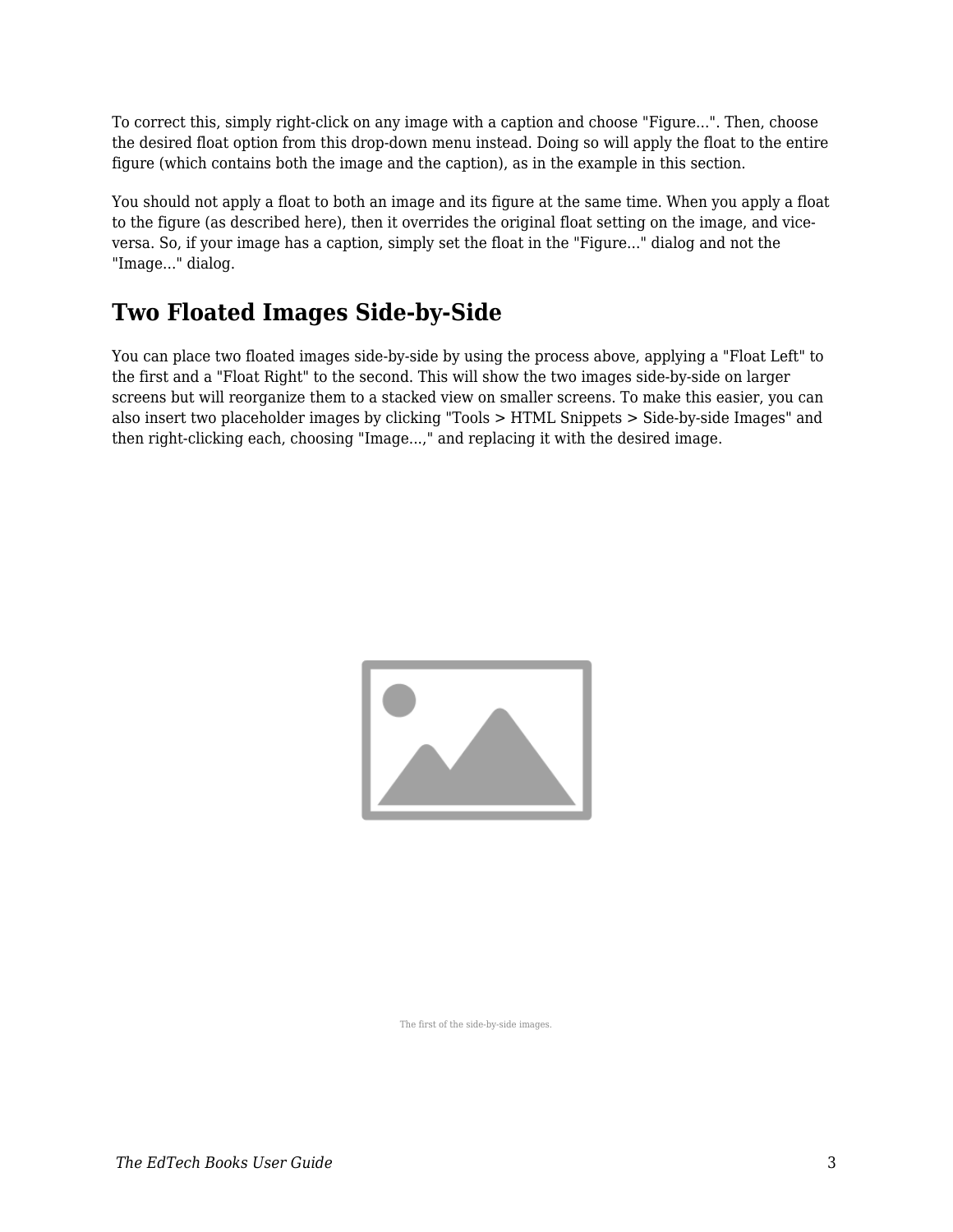

The second of the side-by-side images.

You can test the behavior of the two images above by resizing your screen or by viewing the page on different devices.

#### **Avoiding Float Overlaps with Clear Fixes**

One final difficulty with floats is that it is not always obvious to the browser what text and other elements should be wrapped around the image and what should not. This can lead to some ugly layouts if you have multiple floated images near one another or don't have enough text following a floated image.

To remedy this, you can insert an invisible element anywhere on the page to tell the HTML to stop the wrapping and to put any new content below it on a fresh, new line. To do this in the editor, simply place your cursor where you want the wrapping to stop and choose "Tools > Clear Fix." This will insert the dashed, green element on your screen below to let you know that all wrapping will stop at that point.

Clear Fix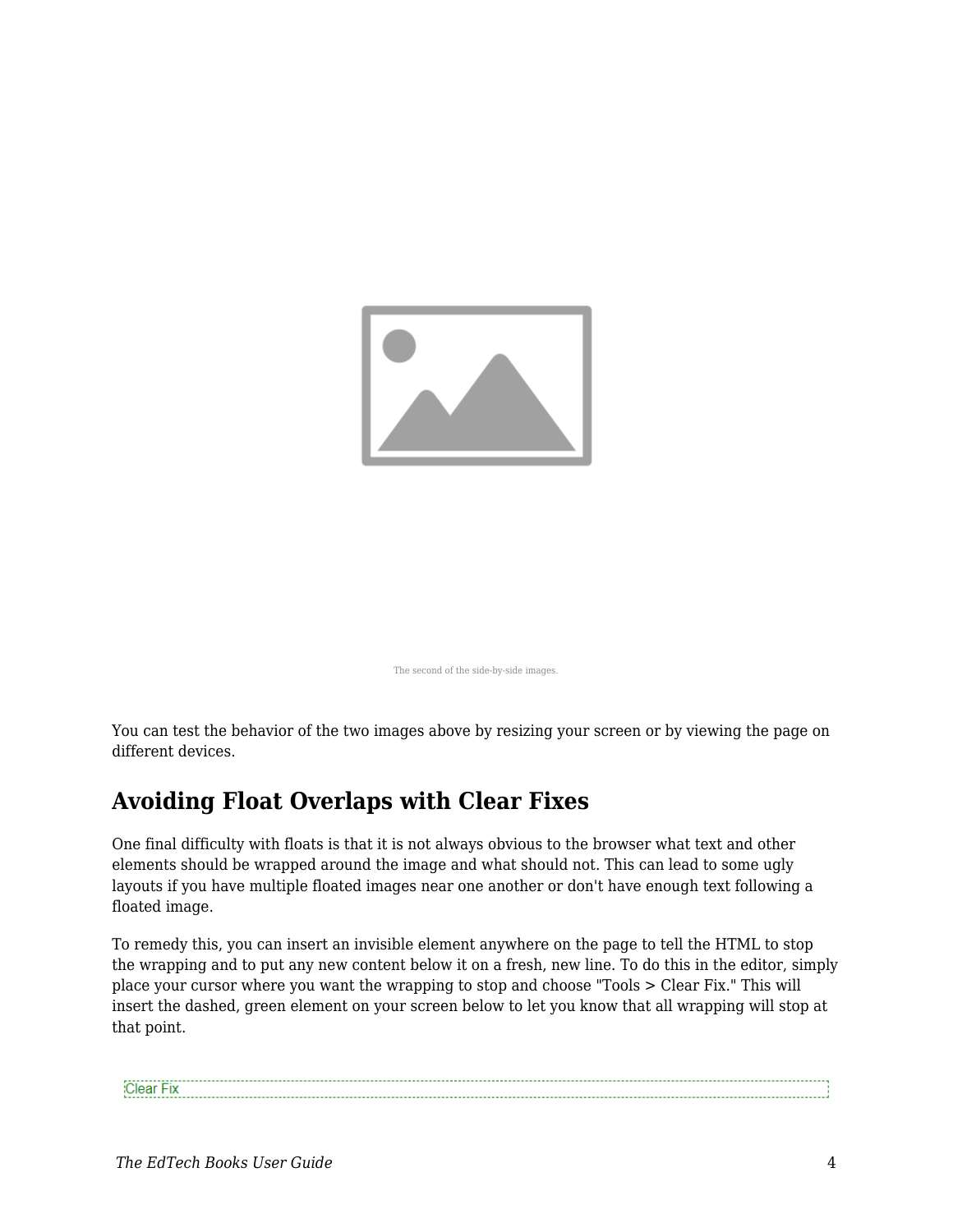The green indicator is only visible to you in the editor and will not be shown to your reader. This allows you to start a new line of text or even a new floated image on a new line, separate from any previous wrapping introduced by earlier images.